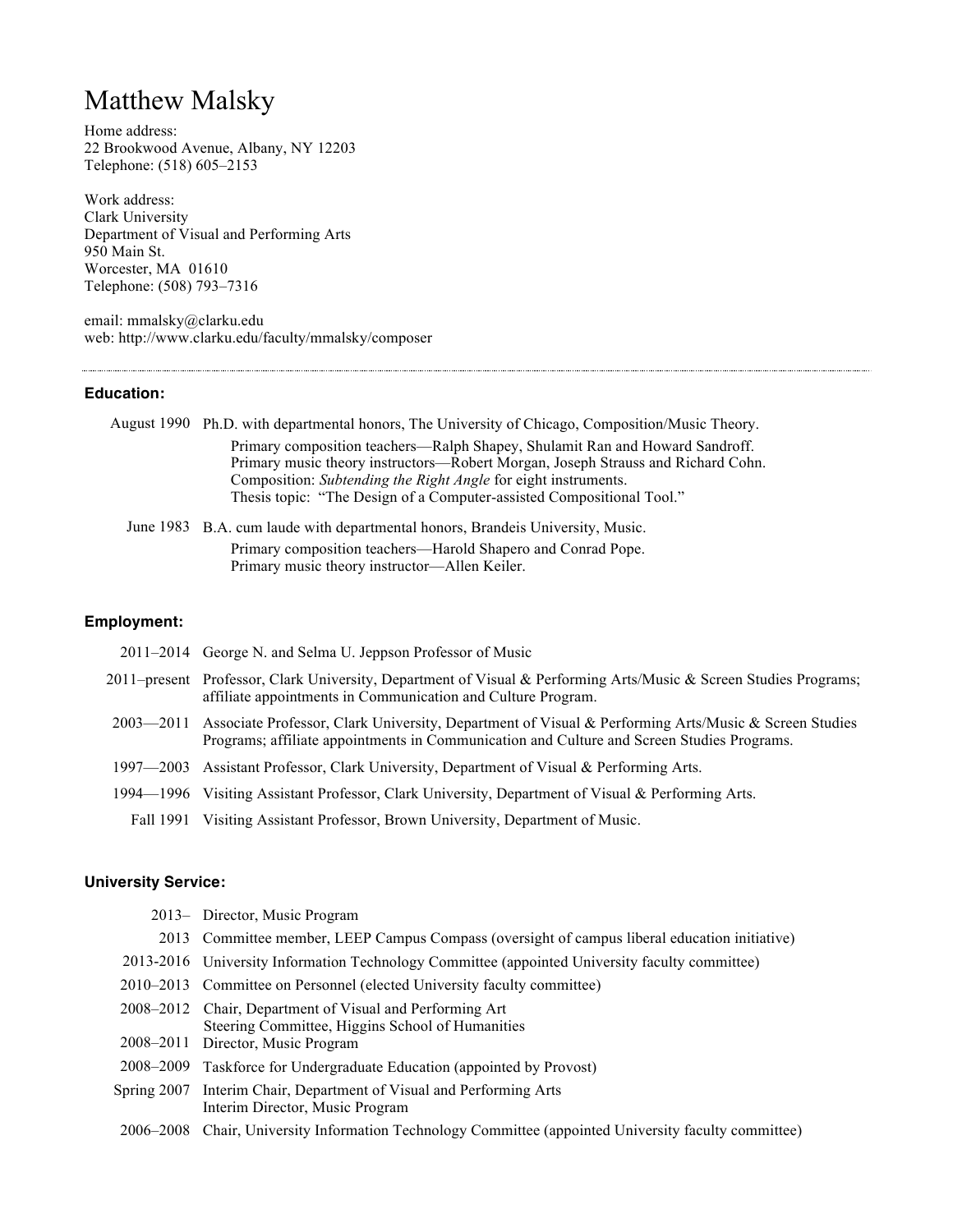- 2005–2009 Director, Communication and Culture Program (co-director in AY2008–09)
- 2003–2004 Chair, University Information Technology Committee (appointed University faculty committee)
- 2001–2004 Director, Music Program
- 2001–2004 University Graduate Board (appointed)
- 1998–2000 University Faculty Senate Steering Committee (elected faculty committee)
- 1995–present Communication and Culture Program Faculty Steering Committee
	- 1998–99 University Information Technology Committee (appointed)
- 1997–2000 Department of Visual and Performing Arts Downing Street School Architect Advisory Committee

#### **Teaching:**

at Clark: Undergraduate theory sequence: Diatonic Tonality; Chromatic Tonality; Counterpoint; 20<sup>th</sup> Century Theory. Popular Music in the USA. Twentieth Century Music History. Rudiments of Music. Music as Discourse (Freshman Seminar). Film Sound & Music (Senior seminar). Soundtracks. Audio Culture. Music, Media & the Public Sphere (Senior seminar). Undergraduate sequence in music technology: Computer Music; Music & Multimedia Interactive Music Programming and Composition; Recording Arts and Audio Art; New Media Theory and Practice; Tutorial in Computer Music. Musical Acoustics. Live Sound. Aural skills labs (tonal & twentieth century). Communication and Culture (foundation course for Communication & Culture major) Composition seminars and private lessons.

#### **Publications & Recordings:**

| Compositions<br>published: | • The Great Lover for baritone voice, piano, & clarinet; Amalgamate Sound, 1993.                                                |
|----------------------------|---------------------------------------------------------------------------------------------------------------------------------|
|                            | • An Acumen Quadrille for guitar & double bass; published by TCA Publications, 1988.                                            |
|                            | • All other compositions are self-published by Magnetic Flux Music (ASCAP).                                                     |
| Recordings:                | • The Maniac Chase: new music for silent film, under contract with ERM Media (release expected<br>Spring $2012$ ).              |
|                            | • Music for String Quartet by Matthew Malsky, Centaur Records, Inc., CRC3070 (2010).                                            |
|                            | • Awful Vegetables (electroacoustic), on Clairaudience: new music from electronic voice phenomena,<br>BohmMedia, bmc001 (2007). |
| Audio<br>Engineering:      | • Music for String Quartet by Matthew Malsky, Centaur Records, Inc., CRC3070 (2010).                                            |
|                            | Complete Works for Solo Strings by J.S. Bach, 3-CD set, Peter Sulski, viola. (under contract with                               |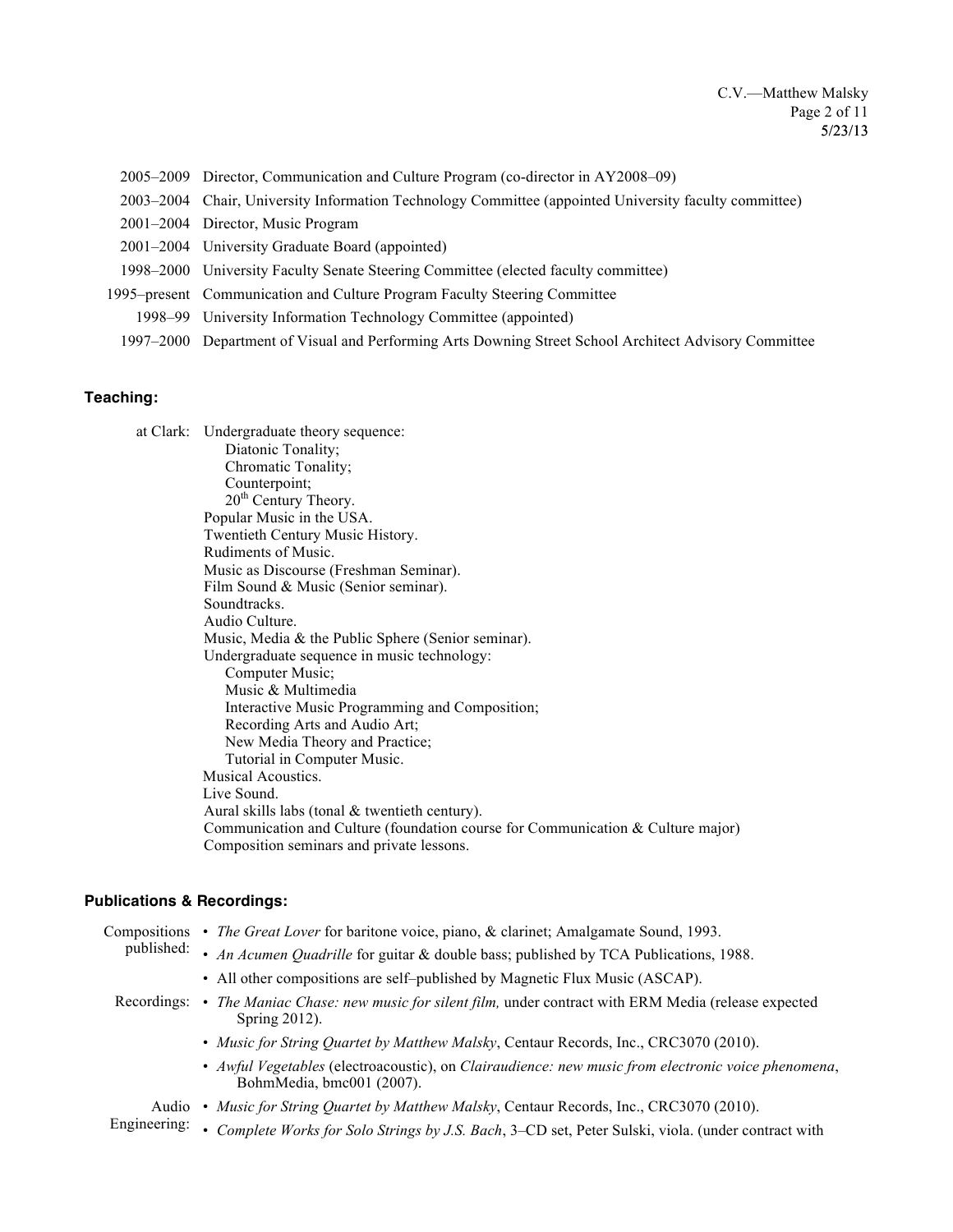#### Centaur.)

- Book Chapters: "Early CinemaScope Sound Experiements," *Living Stereo: Histories and Cultures of Multichannel Sound* edited by Paul Théberge, Kyle Devine and Tom Everrett (Volume Editors). Under contract with The Continuum International Publishing Group. Expected publication date is March 2014. 8,000 words.
	- "Scoring Ruttman's Berlin Film: considering music meaning in historical and modern contexts." Manuscript accepted in *Making Music for Silent Films***,** Edited by K.J.Donnelly (University of Southampton, UK) and Ann-Kristin Wallengren (Lund Univ., Sweden). Volume proposal under review with University of California Press.
	- "Sounds of the City: Alfred Newman's 'Street Scene' and Urban Modernity." Jay Beck and Anthony Grajeda, editors. *Lowering the Boom: Critical Studies in Film Sound* (University of Illinois Press, 2008), pp. 105–122.
	- "The Other *Street Scene*: Alfred Newman's Film Music and Urban Modernity," in *Street Scene: Der urbane Raum im Musiktheater des 20. Jahrhunderts*. Veröffentlichungen der Kurt-Weill-Gesellschaft Dessau, vol. 6, Stefan Weiss, Jürgen Schebera, editors (Münster/New York/München/Berlin; Waxman Verlag GMBH, 2006), pp. 57–68.
	- "Stretched from Manhattan's Back Alley to MOMA: a social history of magnetic tape and recording," Technocultures of Music*,* Rene T. A. Lysoff and Leslie C. Gay, Jr., editors, Music and Culture series. (Hanover: Wesleyan University Press, 2003), pp. 233–263.
	- Articles: "Being Heard : Listening In sound & our dystopian present" *World Picture Journal* [Autumn 2011/issue 6] "Wrong" ISSN 1938-1700 (http://worldpicturejournal.com/), invited submission, 17 pages in manuscript
		- "Fantasy and the concert hall: musical performance in the electroacoustic age." *Reconstruction: a journal of cultural studies* [Winter 2004/4.1] "Technology and historiography: or, the science fiction of everyday life" ISBN 1547–4348 (http://reconstruction.eserver.org/041/TOC.htm), 28 pages in manuscript. Reprinted in Search Journal for New Music and Culture. Fall 2011 (Issue 9).
		- "A Composer's Amanuensis on the Web." *Proceedings* of the 1998 International Computer Music Conference. Ann Arbor, MI: International Computer Music Association, pp. 393–398
		- "A Beginner's Guide to Wiring a Project Studio" *New Ways* 9(1) [Winter, 1994], Grand Rapids, Yamaha Corporation of America, pp. 26–27.
		- "Do I Really Sound Like That Recording Technology and Musical Practices" *New Ways* 8(5) [Winter, 1993], Grand Rapids, Yamaha Corporation of America, pp. 45-57.
	- Reviews: ICMC Session Review, "Session XII: Interactive and Generative Processes", in *Array, Journal of the International Computer Music Association*, Spring 1998.
		- "A Report from the 1994 National Educational Computing Conference" *New Ways* 10(1) [Winter, 1994], Grand Rapids, Yamaha Corporation of America, pp. 30–31.
		- Compact Disc Review, "Steel & Bamboo" (Robert Dick/Steve Gorn) *Leonardo Music Journal,* September, 1993.

#### **Awards/Grants:**

- 2009 ERM Media recording selected in an international film scoring competition as one of six composers (from over 650 submissions) to compose a score for Thomas Edison's short 1904 silent film *The Maniac Chase*.
- 2009 Higgins School of Humanities major grant (individual)**.** Faculty Development Grant
- 2008 Higgins School of Humanities major grant**.**  COMM: Shared Inquiry Workshop on Teaching & Discussion with Sophie Haroutunian-Gordon (Northwestern University) and Don Whitfield (Great Books Foundation)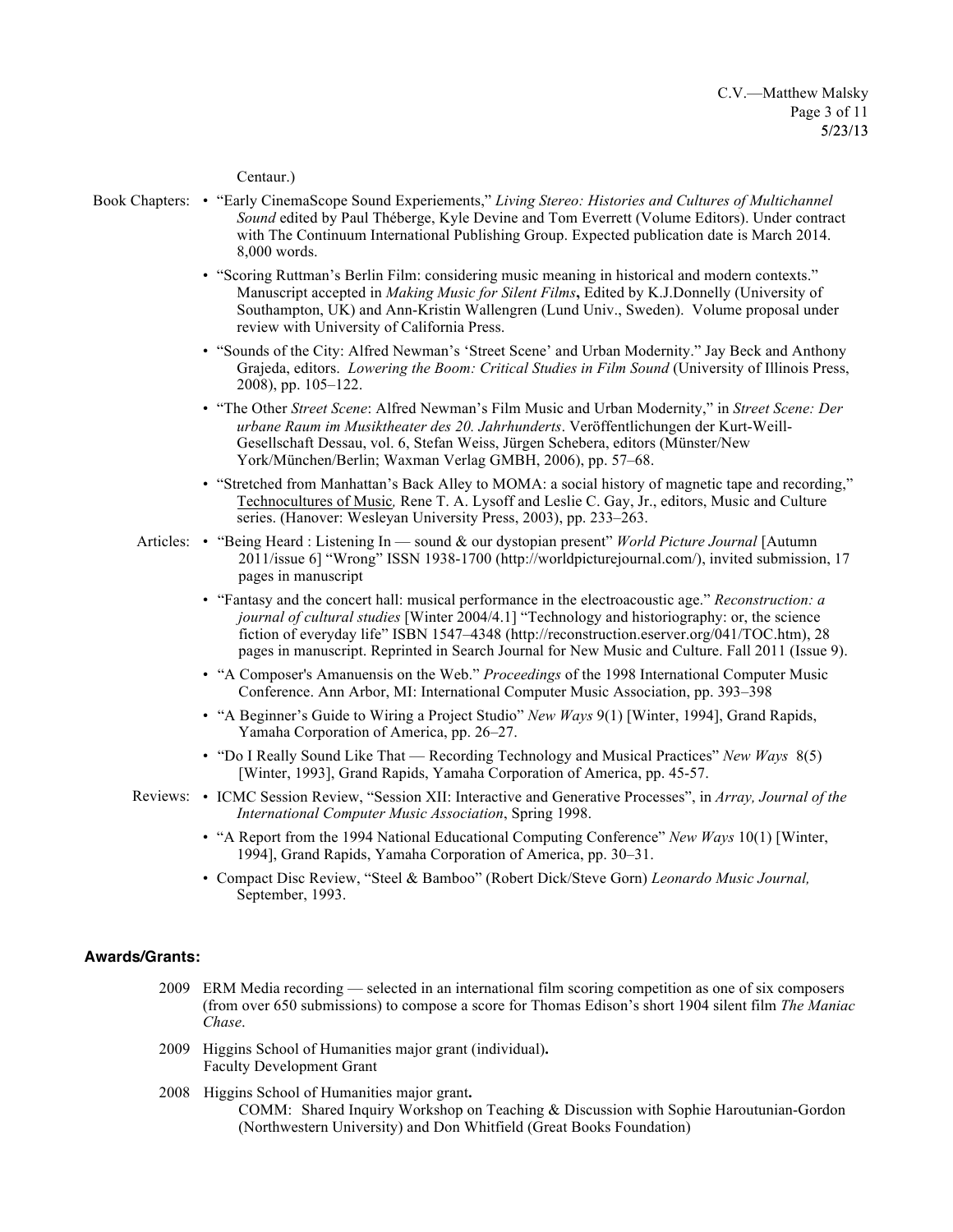- 2008 Higgins School of Humanites program mini-grant**.**  MUSIC: Arcadian Winds concert. COMM: Screening/Q&A with Felix Golubev, producer of documentary "Sex Slaves"
- 2006 Clark University, Extraordinary Merit Award
- 2006 Higgins School of Humanities program grant**.** C-Squared concert.
- 2005 Hillery Family Charitable Trust, travel stipend.
- 2005 First Prize, The S^3 Project, NSF/Chicago Materials Research Center.
- 2005 Kurt-Weill-Gesellschaft, Dessau, Germany. travel stipend
- 2003 *To Have Done With*, selected as semi–finalist with Award of Quality, 2003 Hultgren Solo Cello Works Biennal.
- 2001–-2 *To Have Done With* chosen as a "selected work" for Sonic Circuits IXth International Festival of Electronic Music and Art, American Composer's Forum.
- Summer 2001 Higgins School of Humanities travel grant to present at "Music in Film & Media: Cliché or Emerging Language?" NYU/CINE-MUSICA-MEDIA Society.
- summer 1999 Clark University Research Board/Higgins School of Humanities (matching grant): *Intensive Summer Study of Max/MSP at the Center for New Music and Audio Technology.*
	- 1997 Clark University Higgins School of Humanities; grant to young faculty in support of research: *Ambisonic Recording and a Hypertextbook in Computer Music*
- summer 1997 Asher Fellowship, Center for the Enhancement of Teaching and Learning, Clark University
	- Fall 1997 Clark University Higgins School of Humanities Higgins Seminar designation for Film Sound/Music course.
	- 1995-1996 Clark University Higgins School of Humanities program grant for conference/festival *The Sound of Multimedia.*
		- 1995 Clark University curriculum development grant from the Office of the Dean of the College.
		- 1991 ASCAP Foundation Grants to Young Composers Award finalist.
		- 1990 University of Chicago, Department of Music, Departmental honors.
	- 1990-2010 ASCAP Standard Award (ASCAPlus program).
		- 1989 ASCAP Foundation Grants to Young Composers Award.
	- 1983-1988 University of Chicago Tuition Scholarship and Assistantship.
		- 1983 Rose Prize in Composition, Brandeis University.

#### **Paper Presentations:**

(peer review)

| May 2013 Music and the Moving Image Conference, NYU, New York<br>"Music Post-production in Early CinemaScope Films"                                           |
|---------------------------------------------------------------------------------------------------------------------------------------------------------------|
| March 2013 Society for Cinema and Media Studies, National Meeting, Chicago, IL<br>"Early CinemaScope Sound Experiments"                                       |
| March 2012 Living Stereo Conference, Carleton University, Ottawa<br>"CinemaScope & Stereo in Production and Exhibition."                                      |
| May 2010 Music and the Moving Image Conference, NYU, New York<br>"Scoring Ruttman's Berlin Film: considering music meaning in historical and modern contexts" |
| March 2010 Society for Cinema and Media Studies, National Meeting, Los Angeles, CA                                                                            |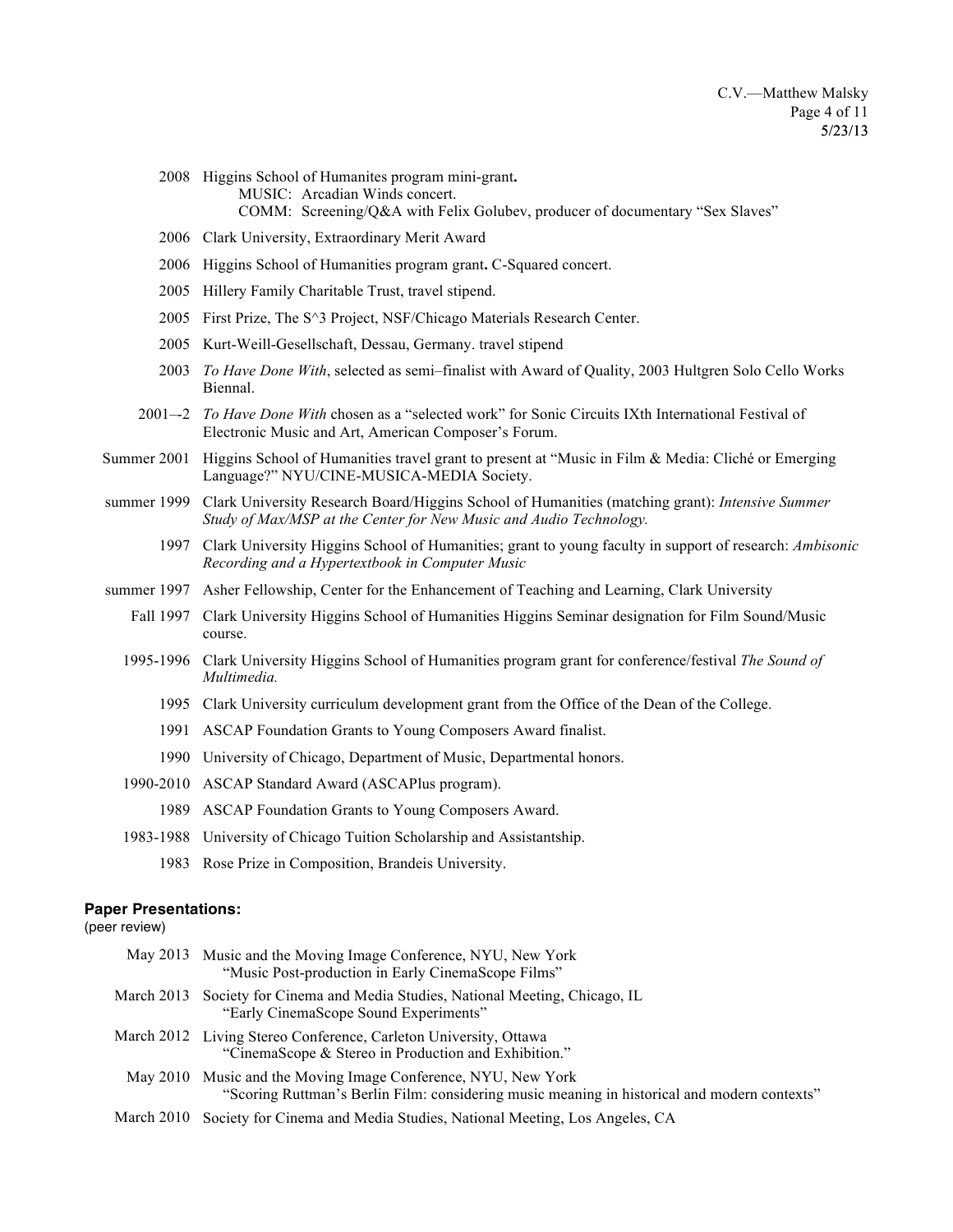|            | "Scoring Ruttman's Berlin Film: considering music meaning in historical and modern contexts"                                                                                                        |
|------------|-----------------------------------------------------------------------------------------------------------------------------------------------------------------------------------------------------|
|            | March 2005 Kurt-Weill-Festival, Dessau, Germany.<br>"The Other Street Scene: Alfred Newman's Film Music and Urban Modernity".                                                                       |
|            | March 2004 Society for American Music, Cleveland, OH.<br>"The Sound of Urban Modernity and Alfred Newman's 'Street Scene'".                                                                         |
|            | July 2003 Feminist Theory and Music 7, Bowling Green State University<br>"A View from the Street: 'Street Scene' and the Portrayal of New York Women's experiences on<br>Film."                     |
|            | May 2002 Society for Cinema Studies, National Meeting, Denver, CO<br>"Lost in Space: the musical stage as fantasy in contemporary film and concert"                                                 |
|            | April 2002 Society for Electro-acoustic Music, US (SEAMUS), National Meeting, Iowa City.<br>"Imaginary spaces, cultural fantasy, and the performance of electroacoustic music"                      |
|            | June 2001 "Music in Film & Media: Cliché or Emerging Language?" NYU/CINE-MUSICA-MEDIA Society<br>"Lost in Space: the musical stage as fantasy in contemporary film and concert"                     |
|            | Nov. 1998 Society of Composer Region I meeting, Connecticut College.<br>"From Manhattan's Back Alley to MOMA: A Social History of Magnetic Tape and Recording"                                      |
|            | Oct. 1998 National Meeting of International Association for the Study of Popular Music (IASPM–US), UCLA.<br>"From Manhattan's Back Alley to MOMA: A Social History of Magnetic Tape and Recording." |
|            | Oct. 1998 International Computer Music Conference, ICMA, University of Michigan.<br>"A Composers' Amanuensis for the Web."                                                                          |
|            | March 1998 New Music Festival, Western Illinois University.<br>"From Manhattan's Back Alley to MOMA: A Social History of Magnetic Tape and Recording."                                              |
|            | April 1997 Society for Electro-acoustic Music, US (SEAMUS), National Meeting, Kansas City.                                                                                                          |
|            | Nov. 1992 College Music Society, National Meeting, San Diego.                                                                                                                                       |
| March 1991 | Society of Composers, Inc. Region V Conference, Carbondale, IL.                                                                                                                                     |

# **Invited Lectures, Panels, & Composition Master classes**

|            | Feb. 2010 University at Albany                                                                                                           |
|------------|------------------------------------------------------------------------------------------------------------------------------------------|
| Feb. 2009  | International Perspectives on the History, Theory and Practice of Film Music, A Workshop at Clark<br>University.                         |
|            | March 2008 University at Albany                                                                                                          |
|            | Feb. 2007 University of Western Ontario<br>Wilfred Laurier University                                                                    |
|            | Nov. 2004 Tufts University.                                                                                                              |
|            | January 2004 The College of the Holy Cross.                                                                                              |
|            | April 2002 University of Chicago, Graduate Composers Workshop.                                                                           |
|            | March 2001 Brooklyn College.                                                                                                             |
|            | April 2000 University of Iowa Computer Music Studio<br>"Live performance with Max/MSP"                                                   |
| April 2000 | University of Iowa Film Sound Conference: Walter Murch and the Art of Sound Design, "Orson Welles"<br>Touch of Evil," session moderator. |
|            | April 1996 Clark University, Higgins School of Humanities<br>"Using Computer Technology in the Humanities."                              |
| June 1991  | Minnesota Composers Forum, Composer Roundtable Series.<br>"Algorithmic Composition and Computer Applications."                           |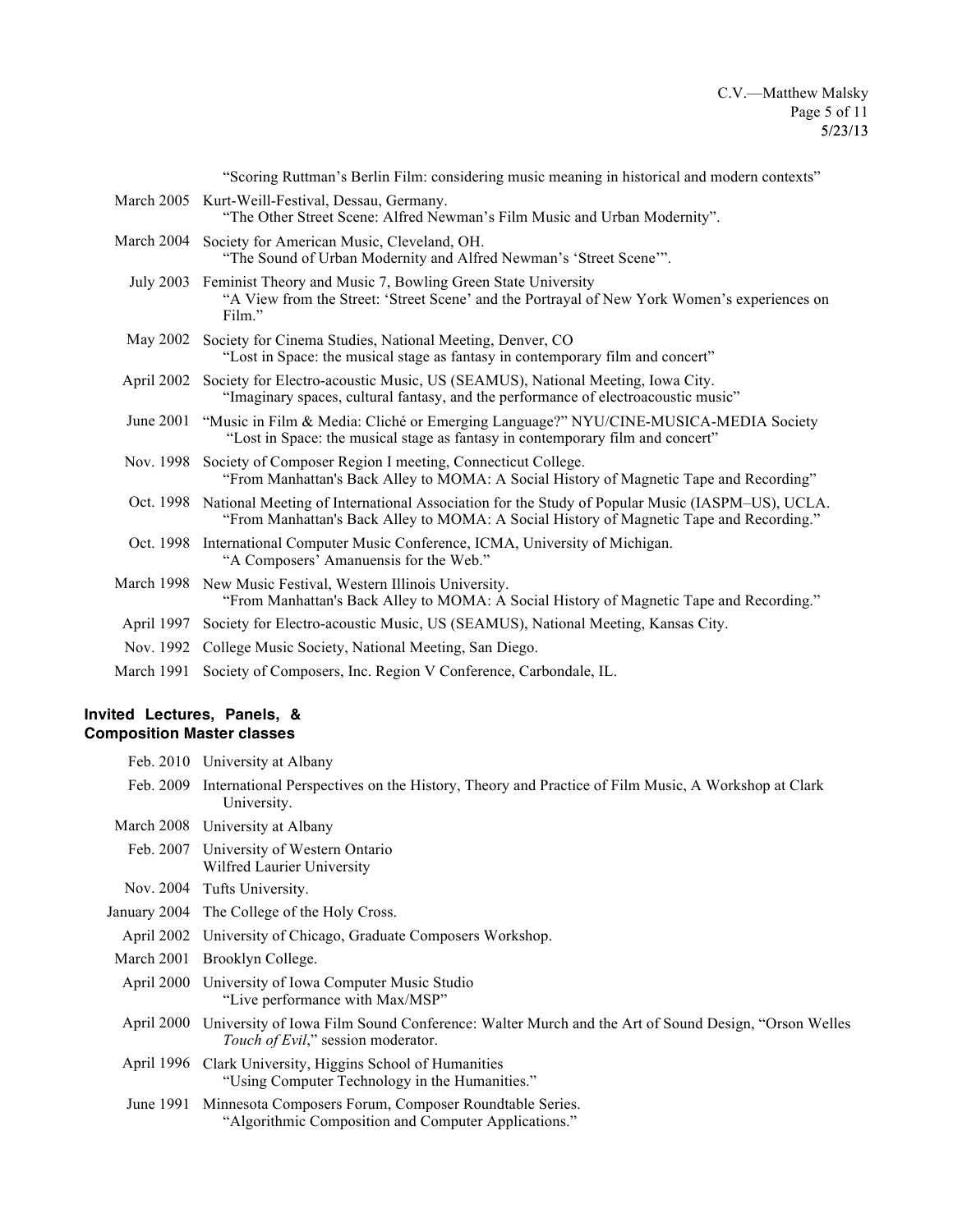April 1989 New Music Chicago Spring Festival: "Composers Roundtable"

## **Professional Experience:**

|             | 2010 – Editorial Board, International Journal of Contemporary Composition                                                                                              |
|-------------|------------------------------------------------------------------------------------------------------------------------------------------------------------------------|
|             | 2007-present Reader, Search Journal for New Music and Culture                                                                                                          |
|             | 2008 Performance on electric guitar: David Claman's Ghostbusters for four mobile electric guitars and<br>electronics, Music With A View @ The Flea, NY USA.            |
| 2010        | 2007, 2009, Adjudicator, music selection panel, stArt on the Street ("Central Massachusetts' largest arts street<br>festival")                                         |
|             | 2006 – Electronic Music Foundation, Associate Director, Publications.                                                                                                  |
|             | 2006 Co-producer, The Extensible Electric Guitar Festival (concerts/symposium/run-out concerts), Clark<br>University.                                                  |
|             | 2006–07 Difficult Dialogues Project: faculty development program and steering committee.                                                                               |
|             | 2004 Co-producer, The Extensible Toy Piano Project (samples/composition<br>competition/festival/symposium/run-out concerts).                                           |
|             | 2003 Adjudicator, Texas Music Educators Association, Composition Competition.                                                                                          |
|             | 2002 Committee member, Paper Selection/Presentation, Society for Electro-Acoustic Music in the US<br>(SEAMUS) 2002 National Conference, Iowa City, IA.                 |
|             | 2000–2001 Internet discussion group co–moderator, International Computer Music Association subgroup for<br>Interactive Composition.                                    |
|             | 2000–present Co-director, Group for Electronic Music.                                                                                                                  |
|             | July 1999 Max/MSP Night School, Center for New Music and Audio Technology (CNMAT), University of<br>California, Berkeley.                                              |
|             | March 1996 Conference/festival organizer, "The Sound of Multimedia: musical practice and interpretation in the age<br>of digital (re)production."                      |
|             | 1995-present Director, Clark University Computer Music Studio                                                                                                          |
|             | June 1995 Invited Participant, Summer Faculty Workshop in Communications Policy, The Annenberg Washington<br>Program in Communications Policy Studies, Washington D.C. |
|             | 1992-1995 Computing Manager, Brown University, Coalition of Essential Schools/Annenberg Institute for School<br>Reform.                                                |
|             | June-July 1990 Participant, Friends of the Gamelan Summer Wayang Workshop, Chicago, private study in Gambang<br>with Mas Widiyanto.                                    |
|             | 1989-1990 Associate Director, Mostly Music, Inc., Chicago, IL.                                                                                                         |
| 1984-1990   | Sound Technician, Contemporary Chamber Players, The University of Chicago.                                                                                             |
|             | 1988-1989 Concert Manager, The New Art Ensemble.                                                                                                                       |
| 1983-1988   | Computer Music Studio Manager & Technician, The University of Chicago.                                                                                                 |
| 1988        | Adjudicator, Illinois Music Educators Association, Composition Competition.                                                                                            |
|             | 1986, 1987 The University of Chicago FM Synthesis/MIDI Summer Seminar, Instructor.                                                                                     |
| 1984-1986   | Recording Engineer, Goodspeed Hall/Electronic Music Studio, University of Chicago.                                                                                     |
| 1987-1992   | Consultant & Products Demonstrator, Opcode Systems, Macintosh software.                                                                                                |
| Spring 1987 | Technical Director, New Music Chicago Festival.                                                                                                                        |
| 1985-1987   | Flash in the Pan, Artistic Director (new music performing ensemble).                                                                                                   |
| 1987-1990   | Founding member, Chicago Composers' Consortium.                                                                                                                        |
| 1985        | Apprentice Electrician in audio, Santa Fe Opera Company, Sante Fe, New Mexico.                                                                                         |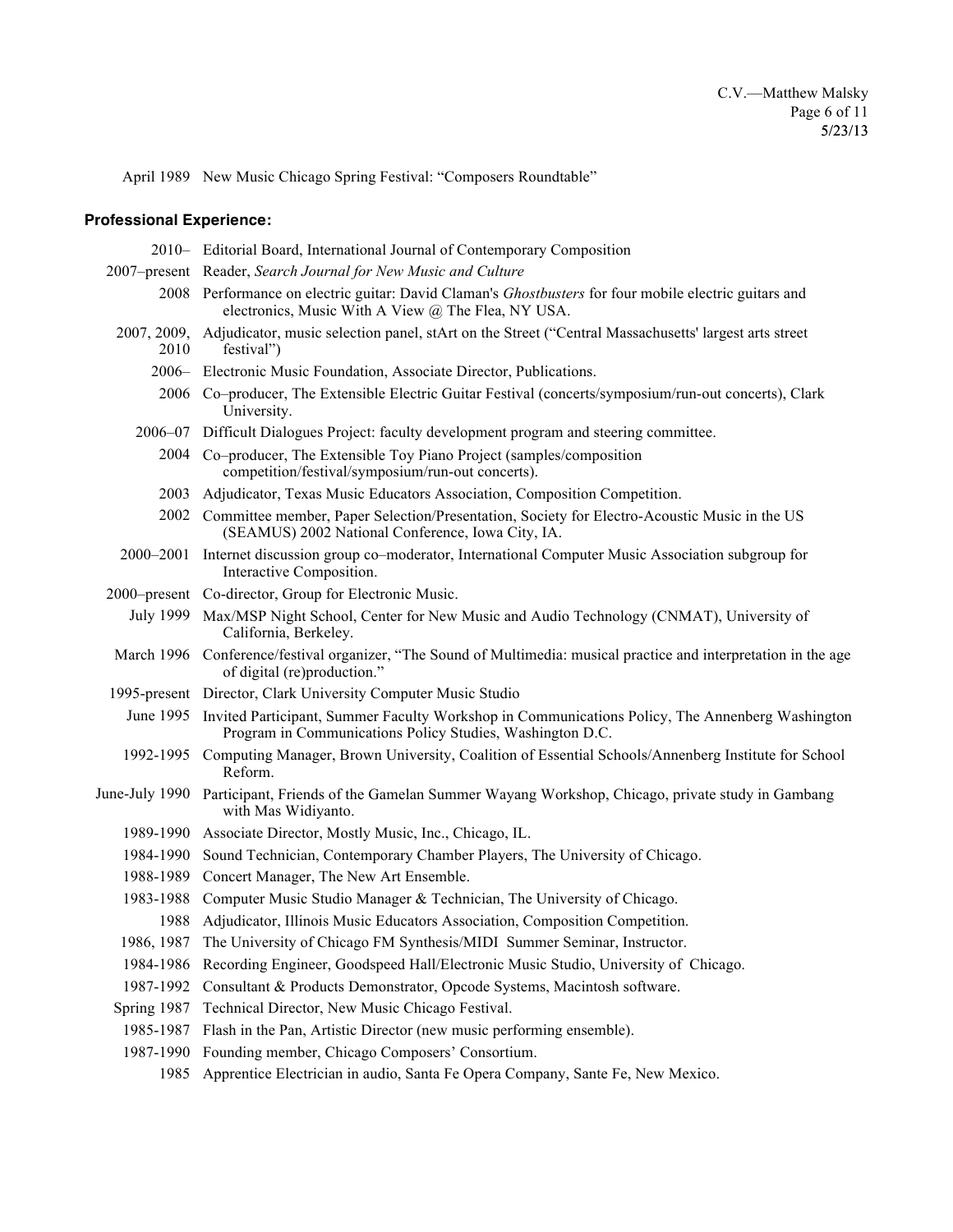## **Recent Performances & Broadcasts:**

Full details available on website

|      | 2013 April 3, 2013                                                                                                                                                                                         |
|------|------------------------------------------------------------------------------------------------------------------------------------------------------------------------------------------------------------|
|      | Reading session of Egged On, for solo piano @ Clark University<br>Sarah Bob (Radius Ensemble), pianist                                                                                                     |
|      | Feb. 9, 2013                                                                                                                                                                                               |
|      | Worcester Chamber Music Society @ Clark University<br>with The Archipelago of Regrets, with Krista Buckland Reisner, violin; Joshua Gordon, cello;<br>& Geoff Burleson, piano                              |
|      | Feb. 12, 2013                                                                                                                                                                                              |
|      | recording session at Mechanics Hall, Worcester MA<br>The Archipelago of Regrets & elegy with Peter Sulski & Mark Berger, violas                                                                            |
|      | March 24, 2013                                                                                                                                                                                             |
|      | Princess Nicotine, a new piano trio score for the 1909 silent film<br>Clark University, Worcester MA                                                                                                       |
|      | 2012 October 2012                                                                                                                                                                                          |
|      | recording session with electric guitarist Seth Josel<br><b>Transit of Venus</b> for electric guitar $\&$ live computer processing                                                                          |
|      | The Archipelago of Regrets, for piano trio                                                                                                                                                                 |
|      | The Capital Trio                                                                                                                                                                                           |
|      | March 7, 2012 - University at Albany                                                                                                                                                                       |
|      | March 29, 2012 - Clark University                                                                                                                                                                          |
|      | March 30, 2012 - SUNY Oswego                                                                                                                                                                               |
|      | April 15, 2012                                                                                                                                                                                             |
|      | Radius Ensemble @ Clark University<br>featuring Subtending the Right Angle for octet $\&$ a newly revised same river twice for woodwind<br>quintet.                                                        |
|      | April 16, 2012                                                                                                                                                                                             |
|      | recording session with Radius Ensemble<br>at Mechanics Hall, Worcester MA                                                                                                                                  |
|      | Subtending the Right Angle $\&$ a newly revised same river twice                                                                                                                                           |
|      | 2011 • Peter Sulski & Mark Berger, viola. Elegy for two Violas. Clark University                                                                                                                           |
|      | Nancy Newman, toy piano. Heterogeneous for toy piano with live electronics. BargeMusic, Brooklyn,<br>$\bullet$<br>NY.                                                                                      |
|      | Julian Milkis, clarinet, Sergey Antonov, cello with Sima Kustanovich, piano. The Archipelago of<br>$\bullet$<br>Regrets. Clark Univeristy                                                                  |
|      | QX String Quartet. Berlin: Symphony of a Great City (for string quartet), University of<br>$\bullet$<br>Albany, Albany NY.                                                                                 |
|      | Robert Osborne, voice; Chester Brezniak, clarknet & Malclom Halliday, piano. The Great Lover for<br>$\bullet$<br>bass voice, clarinet & piano (on a text by Rupert Brooke). Clark University.              |
|      | Peter Sulski, viola. The Discontents of Orpheus for solo viola reprise of version with live electronics.<br>Clark University                                                                               |
| 2010 | Gloria Damijan, toy piano & Daniel Lercher, electronics. Heterogeneous for toy piano & live<br>$\bullet$<br>electronics, impuls 2010 - Minutenkonzerte, Graz Austria. (invited)                            |
|      | thing NY presents: SPAM (v1.2). Man Mann Lebt, a spam for violin, voice, clarinet, saxophone &<br>$\bullet$                                                                                                |
|      | cello. University of the Streets and The Tank, New York, NY (peer review)                                                                                                                                  |
|      | Seth Josel, electric guitar. Transit of Venus for electric guitar & live electronics. The Essl Museum,<br>$\bullet$                                                                                        |
|      | Klosterneuburg, Austria (peer review)<br>New York City Electroacoustic Music Festival, Thirteen Way of Listening to a Loudspeaker, for                                                                     |
|      | feedback-driven live computer processing. ISSUE Project Room, Brooklyn, NY (peer review)<br>Two Composers (Mark Berger & Ketty Nez), the final digits of PI, for viola & piano,. Performances<br>$\bullet$ |
|      | at Boston University, Clark University; Middlesex Community College, MA. (invited)                                                                                                                         |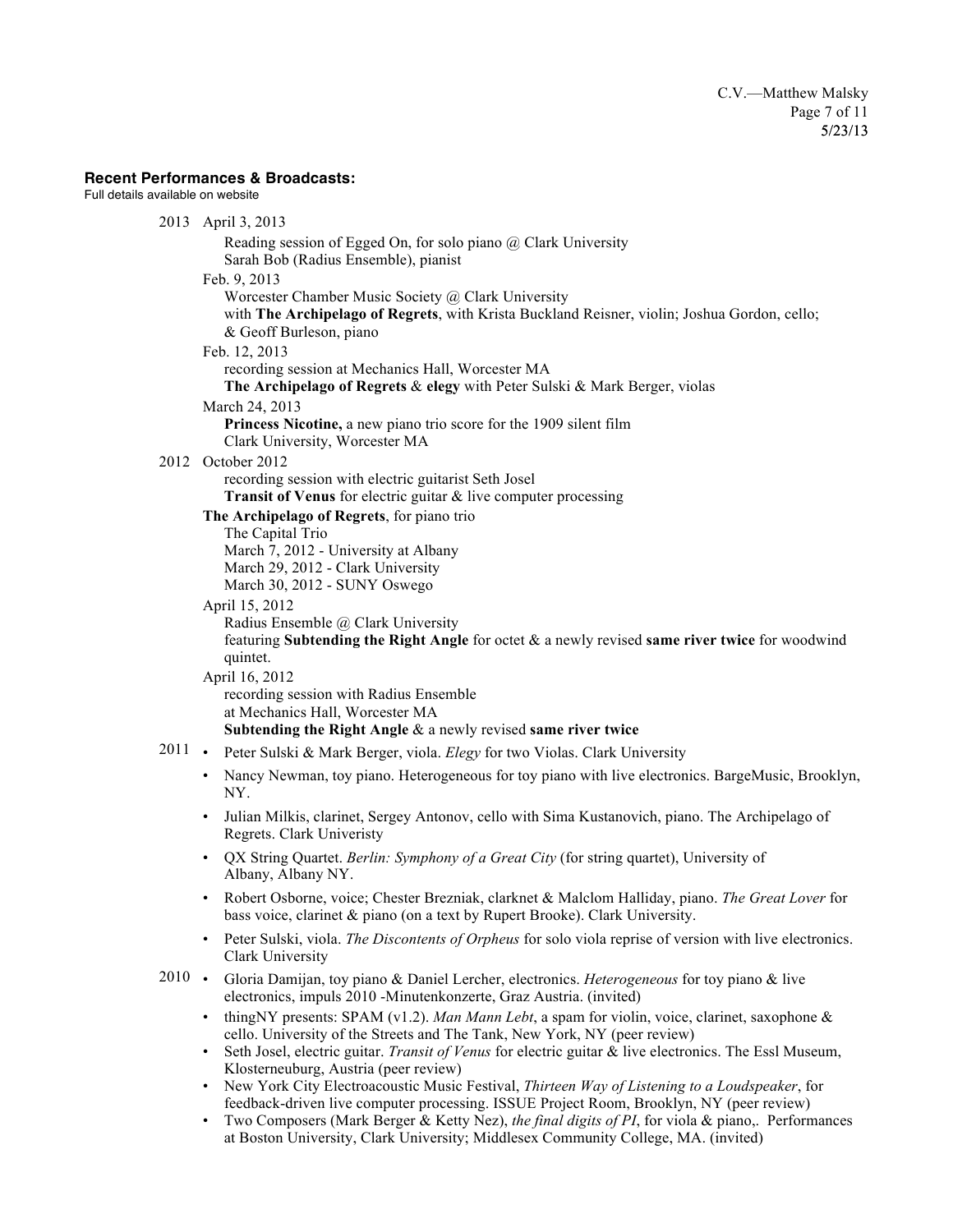- 2009 Isabel Ettenauer, toy piano, *Heterogeneous,* The Essl Museum, Vienna, Austria (peer review)
	- Arcadian Winds, premiere of *the same river twice* for woodwind quintet, Boston University, MA and Clark University, MA. (invited)
	- QX String Quartet, *Berlin, Symphony of a Great City*, for string quartet with silent film, Clark University, MA (premiere) & Thayer Chamber Music Festival. (invited)
	- Spark Festival of Electronic Music & Arts, Minneapolis, MN, premiere of *Thirteen Way of Listening to a Loudspeaker.* (peer review)
- 2008 Claudia Birkholz, *Heterogeneous,* EXPAN-Festival für Neue Musik, Villach, Austria and Porcia Palace Music Hall, Spittal/Drau, Austria; BKA, Berlin, Germany; Dampfzentrale Bern, Switzerland. (peer review)
	- ECCE, *The Discontents of Orpheus* for solo violin*,* Clark University, MA and Tenri Cultural Institute of New York. (invited)
	- Peter Sulski, *The Discontents of Orpheus*, Clark University, MA. (invited)
	- QX String Quartet, *Lacan*, Thayer Chamber Music Festival, Lancaster, MA (invited)
	- The Extensible Electric Guitar Festival, *The Transit of Venus*, Clark University, Worcester MA.
	- Peter Sulski, viola, *The Discontents of Orpheus*, Razzo Hall, Clark University, Worcester MA. (invited)
	- Rhode Island College, *awful vegetables*, Nazarian Center for the Performing Arts. (invited)
- 2007 Claudia Birkholz, premiere of *Heterogeneous.* Hochschule für Künste Bremen, Germany, "the joy of toy" concert. (invited)
	- Penderecki String Quartet. 3 premiere performances of commissioned work, *Lacan* Worcester MA, Waterloo & London (Ontario). (invited)
	- C-squared (Lisa Cella, flute & Franklin Cox, 'cello), University of San Diego & University of California, Riverside, *Escaping the Delta.* (invited)
	- *The Last Piano*, University at Albany on a program "Music from the Extensible Toy Piano Festival".
- 2006 QX String Quartet, performances of *Valley of Dying Stars* at Thayer Summer Chamber Music Festival and at Clark University. (invited)
	- C-squared (Lisa Cella, flute & Franklin Cox, 'cello) premiere performance of commissioned work at Clark University, *Escaping the Delta*, for flute, cello and live computer processing. (invited)
- 2005 Pendereki String Quartet. Reading of *Valley of Dying Stars* at biannual reading session. (peer review) • Mistral Ensemble, Andover Chamber Music Series, premiere of *Cyan–Magenta–Yellow* for flute, viola and cello. (invited)
- 2004 Holy Cross Chamber Players, College of the Holy Cross. *Valley of Dying Stars.* (invited)
	- *•* Paul Gregory, guitar. premiere of *Transit of Venus.* Clark University. (invited)
	- Group for Electronic Music, Clark University. premiere of *The Crowning: A Blessed Event* for theremin, toy piano and live computer processing. (invited)
- 2003 Clark University, Worcester String Quartet, Premiere of *Valley of Dying Stars*. (invited)
	- Reading of *Valley of Dying Stars* by the Lydian String Quartet, Brandeis University
		- Joy of Music Program, Worcester, MA. (invited)
	- Clark University Sinfonia, *State Street Gavotte*, Clark University, Razzo Hall. (invited)
- 2002 Clark University, dedication ceremony of the Jenny and Anthony Razzo Recital Hall. Premiere of *Tiresias* for chorus and Clark University Chorus tour, Montreal, Canada (invited)
	- iChamber performance series, Arizona State University (peer review)
	- Society for Electro-Acoustic Music in the US, Seamus2002 National Conference, University of Iowa, Iowa City, (peer review)
	- Solo recital, Patty Monson, flute, Clark University/GEM. (invited)
	- University of Chicago, Mary Stolper (invited).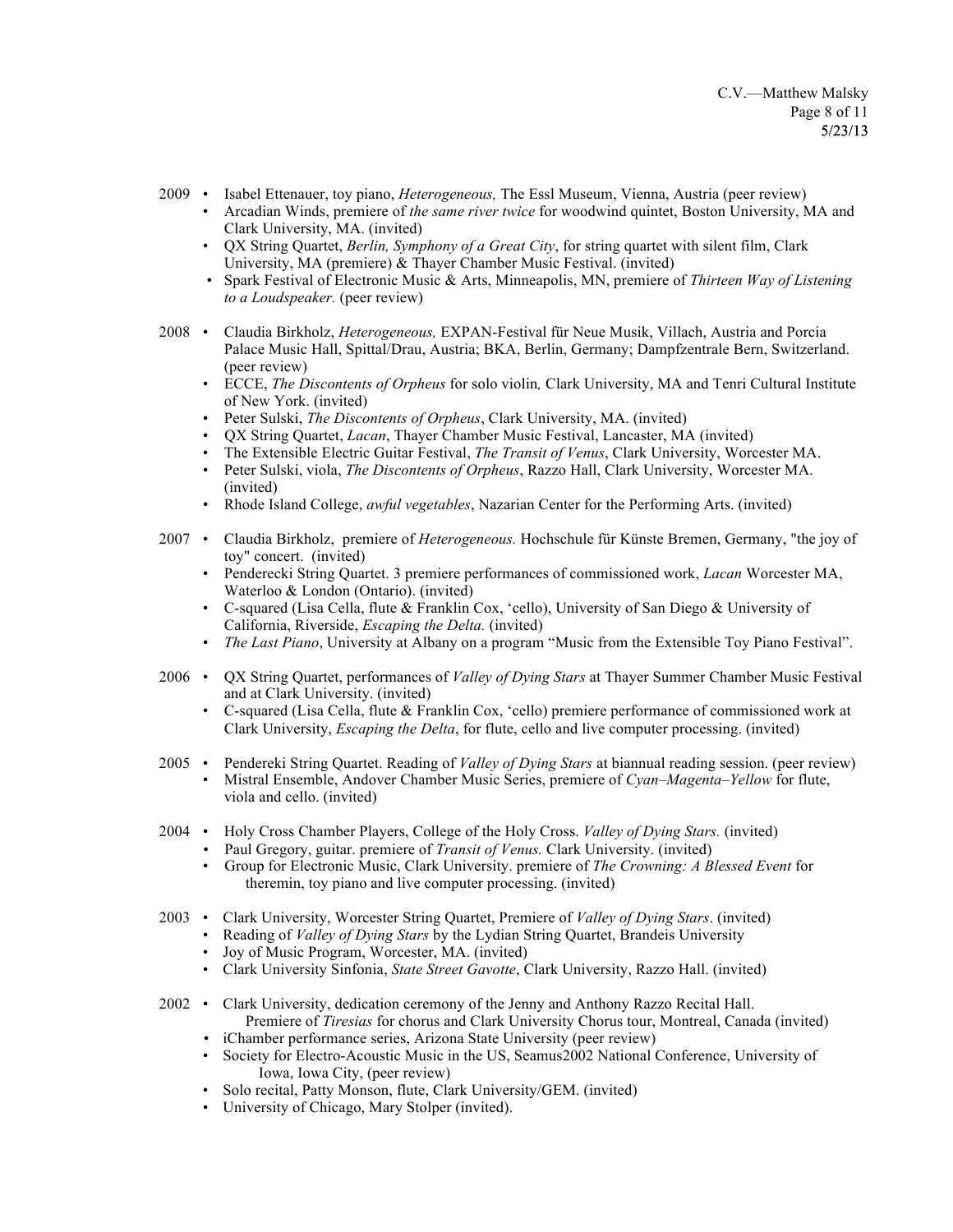- 2001 Solo recital, Esther Lamneck, clarinet, New York University. (invited)
	- University of Iowa (invited)
	- Solo recital, Frank Cox, Clark University/GEM (invited) *To Have Done With* (premiere)
- 2000 En Red O 2000–Electric Songs, Barcelona, Spain. (peer review)
	- WOBC (live internet broadcast), Oberlin, OH, FOLDOVER program (peer review)
	- Bowling Green State University New Music and Art Festival, Bowling Green, OH. (peer review)
	- Society for Electro-Acoustic Music in the US, SeamusY2K National Conference, University of North Texas, Denton. (peer review)
	- Bytes of Art Festival @ Ylem: Artists Using Science and Technology (San Francisco and available through the Internet at http://www.ylem.org/artists/blee/BofA/abcell.html) (peer review)
	- University of Edinburgh, Mathews Gallery, (peer review)
- 1999 Ultima Festival, Oslo, Norway. (invited)
	- American Composers Forum Sonic Circuits Series, Clark University, Worcester, MA. (invited)
	- Australasian Computer Music Conference, Wellington, New Zealand. (peer review)
	- The International Computer Music Festival, Kobe, Japan. (peer review)
	- Society for Electro-Acoustic Music in the US (SEAMUS) National Conference San Jose, CA. (peer review)
- 1998 1998 Next Wave Festival, Melbourne, Australia. (peer review)
	- Carwaves internet streaming/broadcast [www.holographone.com/earwaves/earwayplay/Jan98.htm], (peer review)
	- Alt-x internet streaming/broadcast (www.altx.com)
	- The Arts Now Series, North Carolina State University. (peer review)
	- University of Iowa as part of the 1998 Society for Electro-Acoustic Music American Music Week. (invited)
	- New Music Festival, Western Illinois University. (peer review)
	- Video-Salon-'98, University of Wisconsin-Milwaukee. (peer review)
	- WCNY-FM Syracuse, NY, WUNY-FM Utica & WJNY Watertown, NY Fresh Ink program, "Poetic Music II" , Society for New Music. (peer review)
- 1997 Bytes of Art Festival, ART-TECH; gallery of the Silicon Valley Institute of Art and Technology. (peer review)
	- Sonic Residues, St. Kilda, Australia (peer review)
	- 22nd Annual Clarinet Symposium, University of Oklahoma (invited)
	- Oberlin Conservatory of Music (invited)

#### **Compositions:**

*Egged On* for solo piano (2013) A soundtrack to the 1926 silent comedy by Charley Bowers.

- *Princess Nicotine; or the Smoke Fairy* for violin, cello and piano (2012). A soundtrack to the 1909 Vitagraph silent film.
- *elegy* for two violas (2011) [12 minutes]
- *The Archipelago of Regrets* for violin, cello and piano (2010). Commissioned by The Capital Trio. [18 minutes]
- *The Maniac Chase* for flute, clarinet, violin, cello, piano and percussion (2010). A soundtrack to the 1904 Edison silent film. Under contract with ERM Media for release on DVD/CD in Spring 2011. [15 minutes]
- *"he was somebody's baby"* hommage á W. Murch (in progress) electroacoustic (for diffusion).
- *The final digits of PI* (2009) for viola and piano. Commissioned by The Two Composers (Mark Berger & Ketty Nez). Premiere at Boston University. [12 minutes]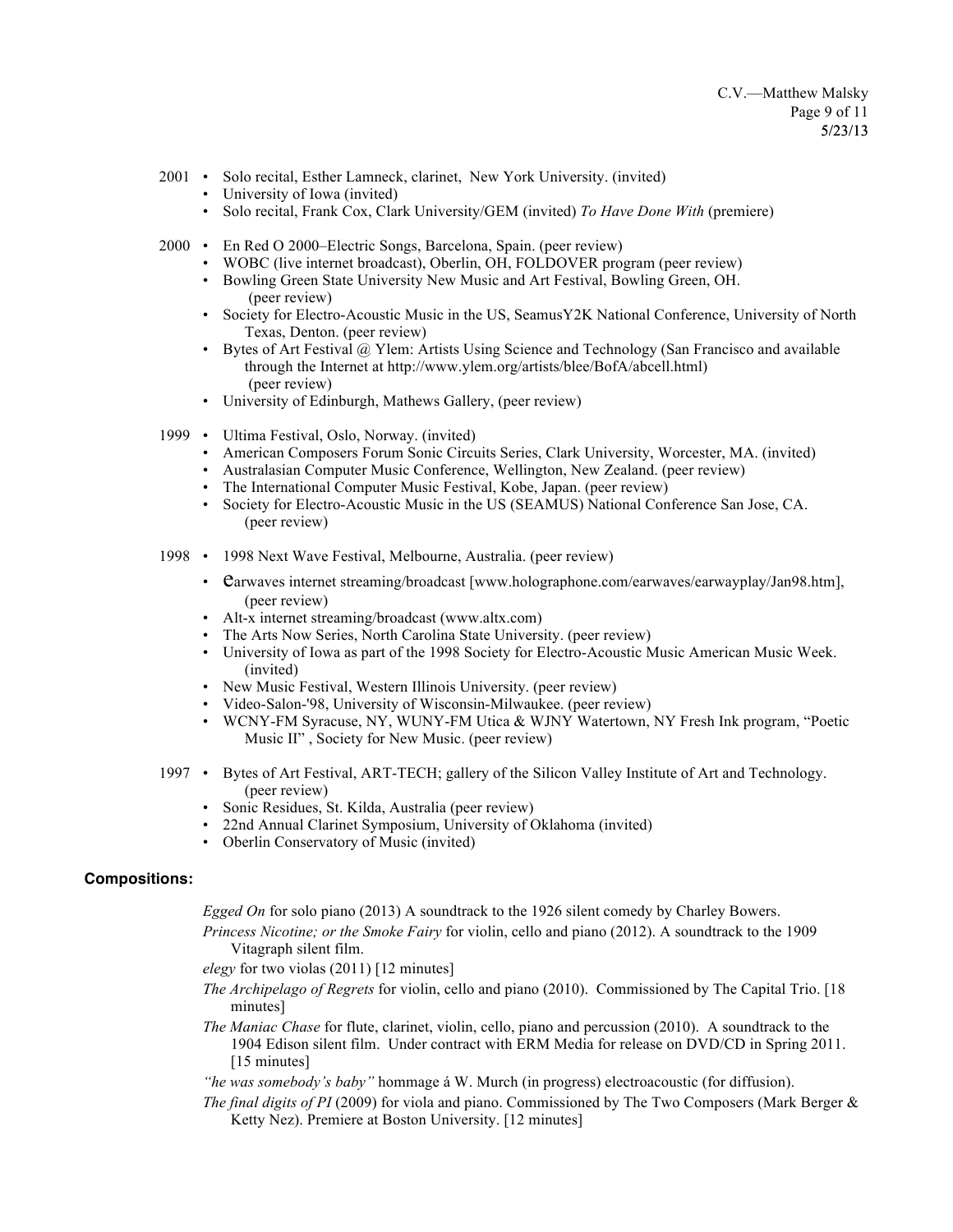*Man, Mann Lebt* (2009) for voice, violin, clarinet, saxophone & cello. Written for thingNY. [2 minutes] *Berlin, Symphony of a Great City, Akt I* (2009) for string quartet, soundtrack to W. Ruttmann's 1927

silent film. [15 minutes]

- *Thirteen Ways of Listening to a Loudspeaker* (2008) for feedback-driven computer system. [8 minutes, 30 seconds]
- *the same river twice* (2008) for woodwind quintet. Commissioned by the Arcadian Winds. [12 minutes]
- *The Discontents of Orpheus* (2007) for solo viola with live computer processing. Commissioned by Peter Sulski. [11 minutes]
- *Heterogeneous* (2007) for toy piano with live computer processing. [8 minutes]
- *Awful Vegetables* (2007) for fixed media/electroacoustic. Commissioned by BohnMedia for CD release in 2007. [7 minutes]
- *Lacan* (2007) for string quartet with live computer processing. Commissioned by the Penderecki String Quartet. [20 minutes]
- *Escaping the Delta* (2006) for flute, cello & live computer processing. Commissioned by C-Squared. [8 minutes 30 seconds]
- *The Last Piano* (2005) for toy piano and live computer processing. Premiered at the Extensible Toy Piano Festival, Nov. 2005. [10 minutes]
- *Magnetic Rag* (2005) for piano four-hands. [4 minutes]
- *Cyan, Magenta and Yellow* (2005) for flute, viola, and cello. Commissioned by Mistral/Andover Music. [7 minutes, 30 seconds]
- *Transit of Venus* (2004) for acoustic guitar and live computer processing. [10 minutes]
- *The Crowning: A Blessed Event (2004)* for Theremin, Toy Piano, circuit–bent electronic organ and live computer processing. [17 minutes]
- *Valley of Dying Stars* (2003) for string quartet (with optional networked computer system and multichannel diffusion.) [16 minutes]
- *Tiresias* (2002) for chorus [4 minutes, 30 seconds]
- *Before Krapp's Last Tape* (2001), electroacoustic (for diffusion).
- incidental prelude to a production of Becket one act plays. [25 minutes]
- *To Have Done With,* (2001) for solo 'cello and live computer processing
	- for Frank Cox, Ensemble Köln. [7 minutes]
- *glue* (2000) for MIDI keyboard four–hands with computer. [9 minutes]
- *The Well of Fancy Dry* (2000) for solo flute and live computer processing. [7 minutes, 30 seconds]
- *Ancient Devices* (1999/1992) for clarinet and live computer processing (2— and 6— channel versions) Commissioned by *Double Dialog* (John Bruce Yeh (Chicago Symphony Orchestra) & Howard Sandroff (University of Chicago). [12 minutes]
- *The Rose Village* (1998) for digitally processed video with soundtrack (or two-channel tape). [14 minutes]
- *Prelude to an Alchemical Wedding* (1993) for organ. [8 minutes]
	- Commissioned by Gretchen Longwell Cooley
- *Dance!* (1991) for piano, four hands [6 minutes]
- Commissioned by Nancy Newman and Martha Mockus.
- *luckily for us, a mountain is a mammal…* (1990) for tape. [9 minutes]
- *The Great Lover* (1989) for baritone, clarinet, & piano [12 minutes]
	- Commissioned by Mostly Music, Inc.
- *Untitled* (1989) soundtrack for video with dance choreographer/video artist.
- *Alternative Viewpoints* (1989) soundtrack for monthly Chicago-based cable program.
- *Subtending the Right Angle* (1989) for flute, oboe, clarinet, alto sax, trumpet, trombone, piano, bass Awarded ASCAP Foundation Grant to Young Composers. [14 minutes]
- *Versus* (1988) for clarinet, horn, double bass, percussion, and computer-controlled synthesizer. [25 minutes]
- *Sonata* (1988) for performer-controlled synthesizer. [6 minutes]